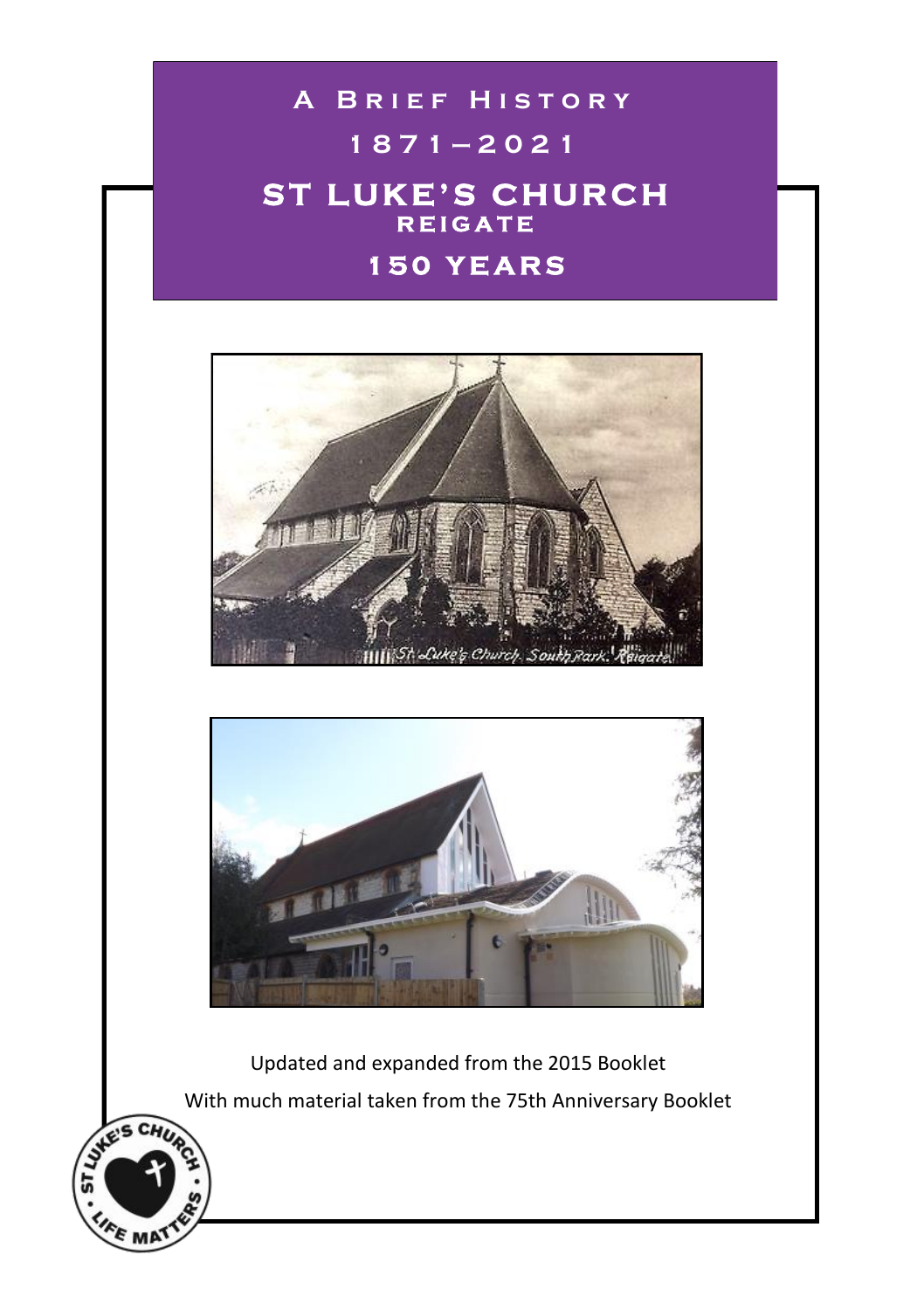#### **THE BIRTH OF ST LUKE'S REIGATE**

For centuries, people living amongst the lanes and fields of south west Reigate who wanted to go to church would have had to trek over the hill to St Mary's. In the 1860s, however, with the population growing towards 1,000 there was a need for a new church building in the area. By this time there were already new churches at St John's, St Mark's and St Matthew's in Redhill.



Services were first held in the Mission Hall (pictured left) in Park Lane East, which was originally built as an adult school for men by Mr W.C. Alexander. The services were taken by the Rev John P. Wright who went on to become the first Vicar of the new Church. The Mission Hall was later gifted to Luke's in 1919 by Mr C.C. Alexander in memory of his father.

Fundraising, mainly by local people, produced £3,000, which at the time was enough to pay for the nave and one of the aisles, so the go-ahead was given for the new church building. John Lees, a local architect, produced the design. To be a proper church at that time, the building had to be in the Gothic style, imitating the cathedrals and churches of previous centuries.

The builder of the Church was William Carruthers, a Scottish mason who had come south some years earlier bringing only his craftsman's skills and his bag of tools. Before long he was running projects and had built St Mark's and St Matthew's using 'Reigate stone' (hardened chalk) from quarries on Colley Hill.



William Carruthers was later elected Mayor of Reigate.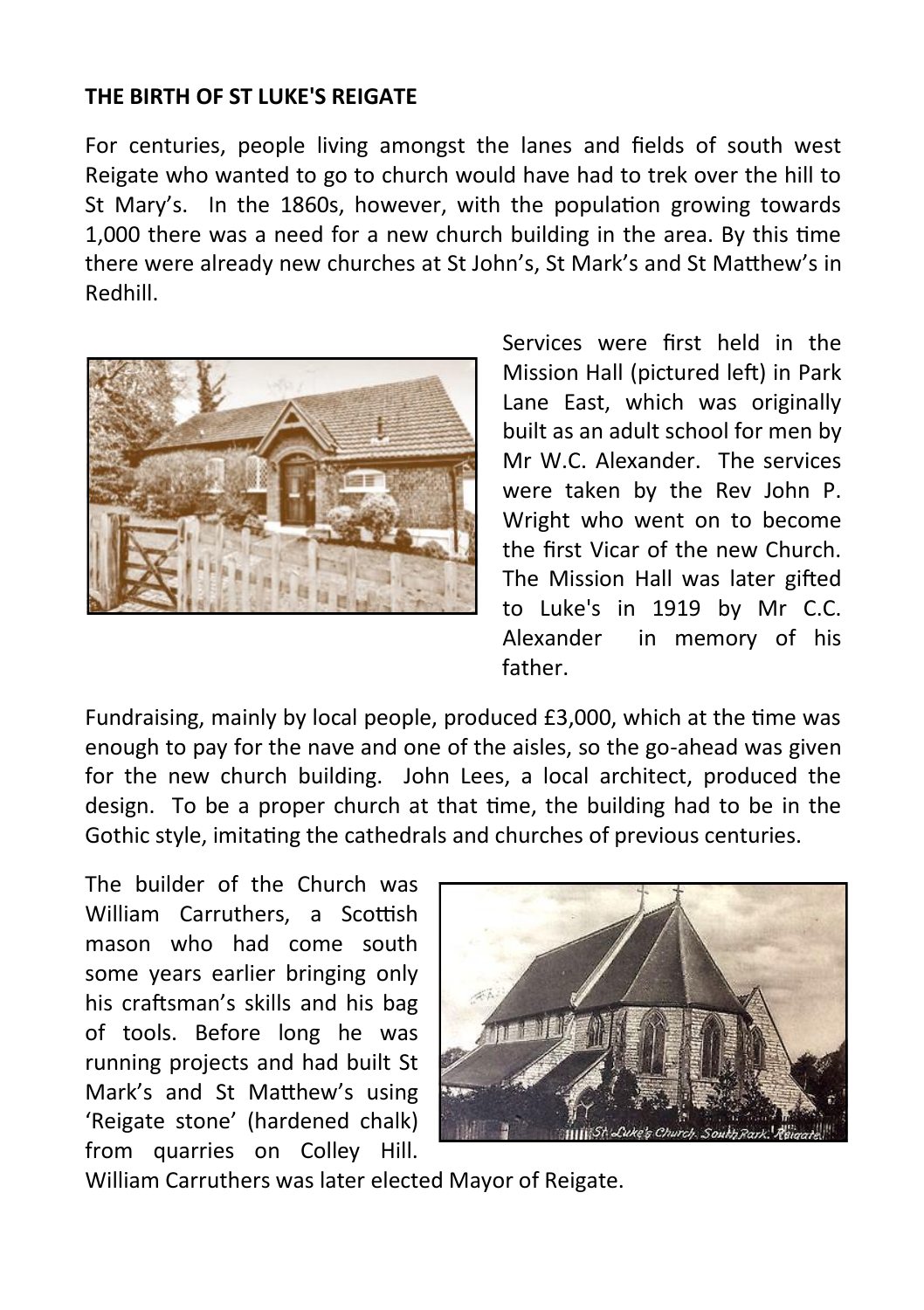By 1871 the building was ready. It was consecrated on  $30<sup>th</sup>$  January that year and so the life of St Luke's Church formally began.

The new building with its freshly cut Reigate stone was a focal point for the village, and to this day there is no building of comparable interest in South Park.

The North Aisle, Vestry, Organ Chamber and a new entrance with



porch were added in 1882. The west end of the Church was left unfinished with a temporary lath and plaster wall. A scheme for its completion was being prepared in 1914 when the outbreak of World War One prevented further progress.

### **THE PARISH OF ST LUKE'S**



The Parish of St Luke's, Reigate was originally within the Diocese of Winchester, and it was the Bishop of Winchester, Samuel Wilberforce (son of William Wilberforce, the anti slave trade campaigner), who consecrated the original Church in 1871.

By 1882, the Parish of St Luke's, Reigate had transferred to the Diocese of Rochester, so the new building works were dedicated by Anthony Thorold, the Bishop of Rochester.



In 1905 the Parish was transferred again, this time to the newly formed Diocese of Southwark, of which it remains part of to this day.

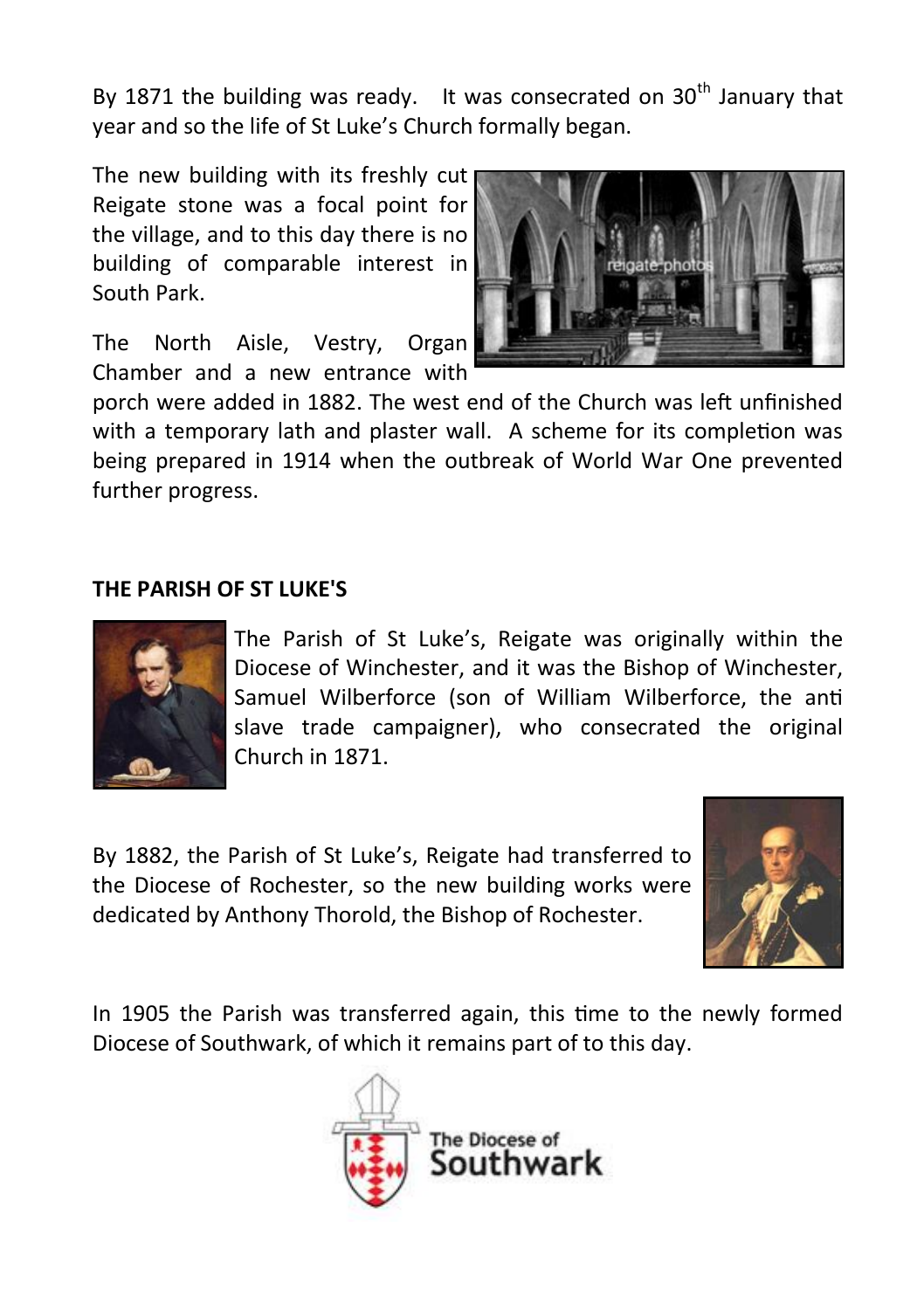

The original vicarage for St Luke's stood next to the South Park Constitutional Club and with its garden encompassed all the land between Park Lane East, Sandcross Lane and North Road. This large building with its enormous chimneys remained the vicarage until May 1954 when the land was sold for housing and a house next to the

church building was purchased as a replacement vicarage. The Church Road vicarage was sold in 2016 and a new vicarage purchased behind the Beehive Pub.

#### **ST LUKE'S PARISH HALL**

In 1899 White Hall Farm, which was situated opposite the then vicarage on Sandcross Lane, was sold off for housing. The farm's old barn, on the corner of Sandcross Lane and New North Road, was purchased by the





church. The barn was demolished and in 1908 St Luke's Parish Hall was erected, funded by public subscription.

After nearly 90 years, in 1996 the Parish Hall was sold and is now used as a Nursery school.

## **CHURCH ACCESS**

The main entrance to the Church has always been accessed from the side path leading from Church Road. This is because churches are traditionally aligned so that when you enter and take your seat you are facing east. The 1882 entrance was on the northwest corner and, although the porch is long gone, traces of the doorway can still be seen today in the new foyer.

In the early days of St Luke's, many parishioners would walk up a small path which ran between two houses on Priory Road, although no records exist as to when the house owners stopped access across their land. In 1941 however, Mr Stobbs gave the Church a strip of land from his property adjoining the Church so that there might once again be a pathway from Priory Road up to the Church.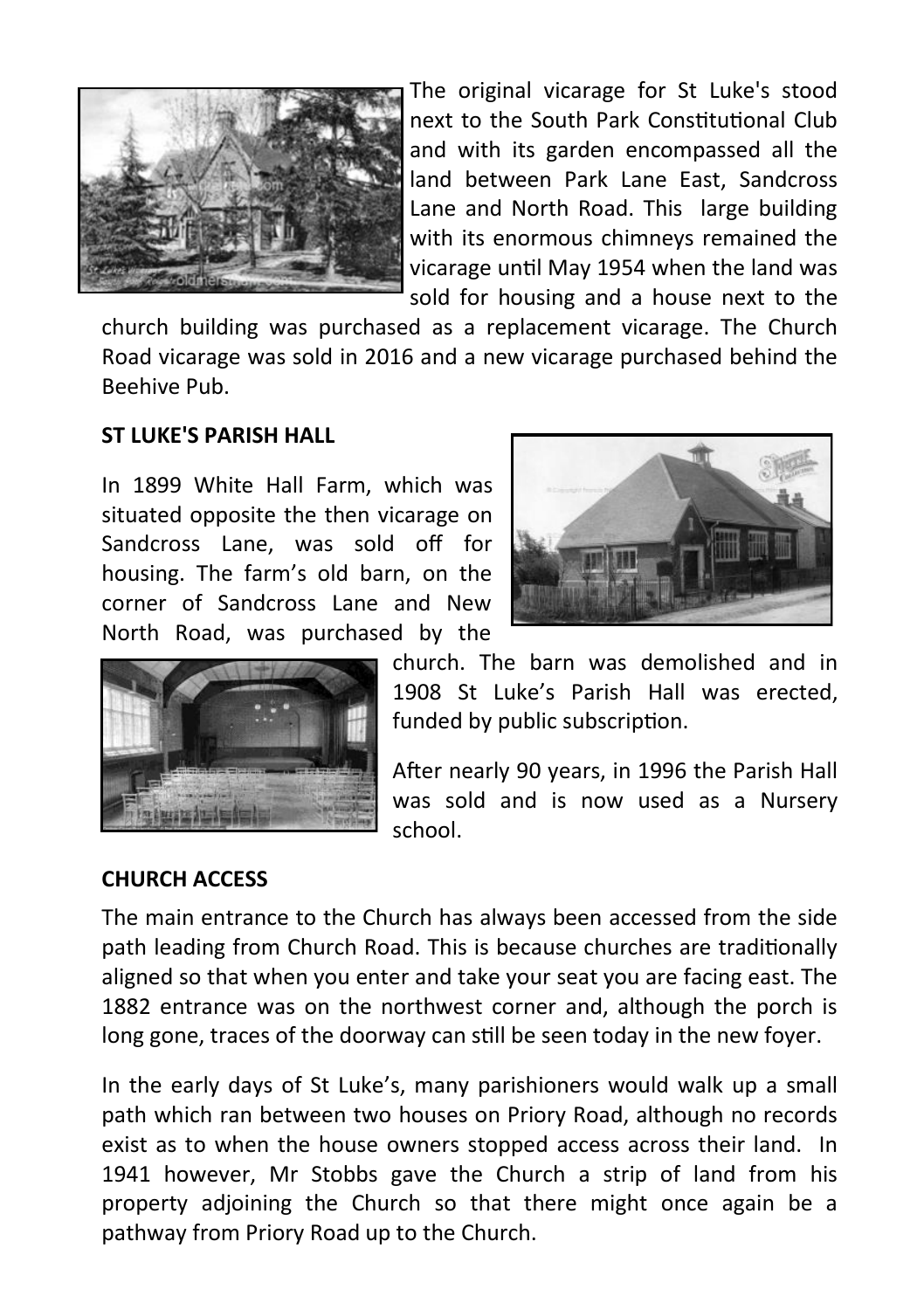## **BUILDING DEVELOPMENT**

The only incidence in which St Luke's Church suffered damage during the Battle of Britain was a machine-gunning of the roof. It took the gales in the 1960s to cause any significant damage to the Church.

The west end of the Church had never been properly completed. This created a problem as it was exposed to the prevailing winds and rain. The original west end structure of lath and plaster with tiles to the exterior was not adequate and was blown in during gales in the 1960s. (How dark the Church must have been when it was lit only by gas lamps until electric lighting was installed in 1946).

In 1969 the damaged west wall was replaced by a highly glazed elevation which let in much more light. The funding for it came from the sale of the Mission Hall in Park Lane East (now the Chantry) where Sunday School and Women's meetings had been held. An entrance foyer, small room and toilets were also added at the same time as the new west elevation.





The West End alterations were dedicated

by Mervyn Stockwood, the Bishop of Southwark, in 1969.

Whilst the glass let in a vast amount of light, it also caused problems for afternoon or early evening services. In certain months the sunlight was so bright and strong that the vicar could hardly see and the congregation were nicely roasted on the backs of their heads!

The prevailing winds and rain continued to be a challenge to the wooden window, and major repairs were required after a storm in 2007. With the large west window nearing the end of its life and more space urgently required, a new Annex was proposed and subsequently built. With a new

entrance, two large meeting rooms, improved toilets and a new kitchen, the church has gained a fantastic addition to the building and hopefully the west wall problem has been solved for the next 100 years.

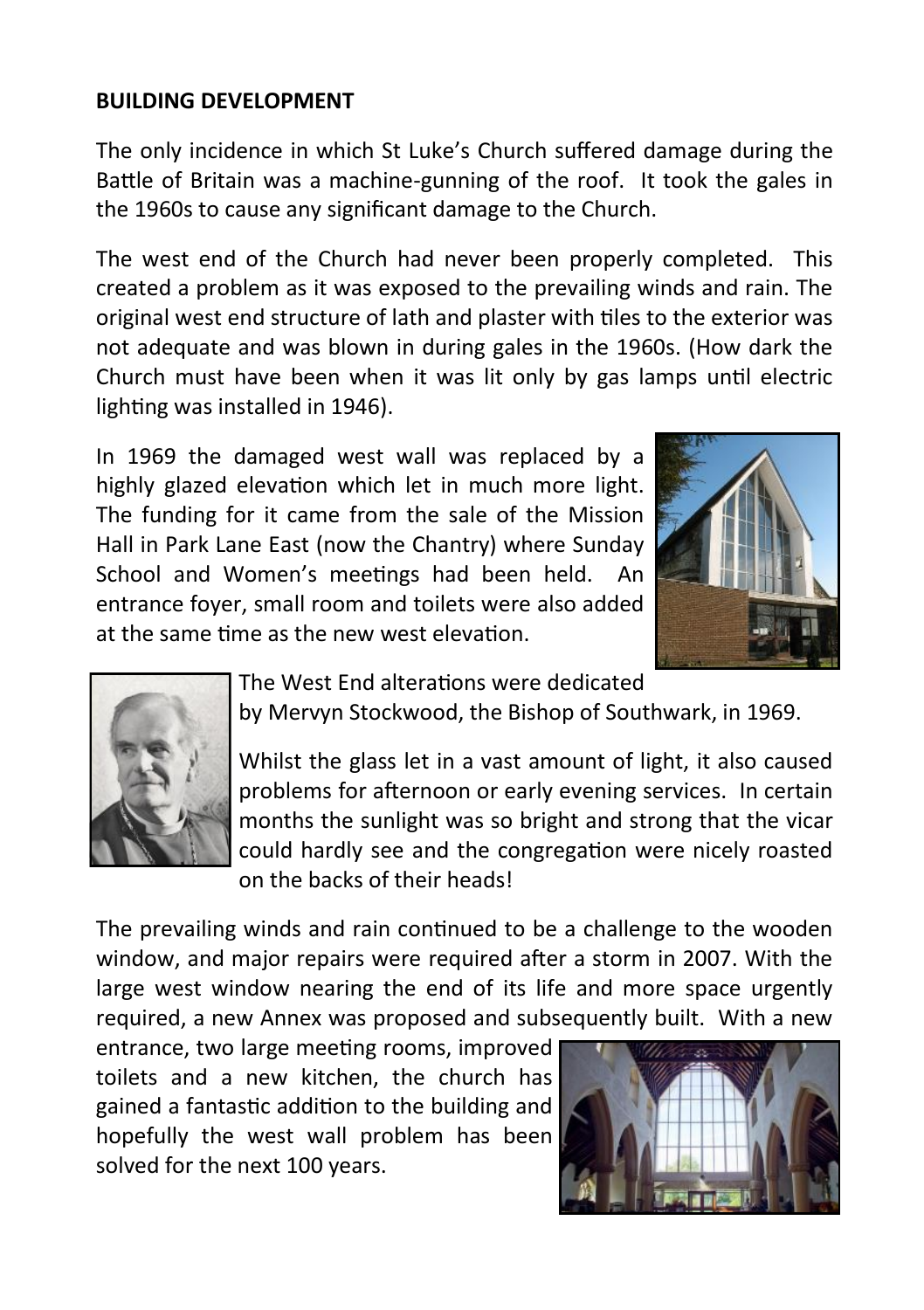

Jonathan Clark, the Bishop of Croydon, opened and dedicated the Annex in 2015. The outward mission of the

church was confirmed when the first users of the Annex were the Winter Night Shelter offering somewhere

warm for the homeless in the area to sleep.



About 50% of the funding for the new annex came from the sale of Church property, the majority from the sale of St Peter's Church in Dovers Green.



St Peter's Church was built in 1956 within the new Dovers Green Estate. as a daughter church to St Luke's. It served the people in Dovers Green until 2008 when it was sold to a Nursery school as by then the building required major refurbishment which was too costly for the Parish. Without the sale of St Peter's it is unlikely that

the parish would have been able to build the new annex. In recognition of this, the main downstairs room in the annex has been named the "St Peter's Room".

As well as structural changes to our buildings, many internal alterations and changes have been made over the years:

For many years the church was fitted with pine pews throughout. In the 1950s, a bequest was left and the pine pews to either side of the centre

aisle were replaced with oak pews. Early in the new millennium, as the church no longer had a hall or other



buildings, it was decided to remove most of the pews to allow the church to be used as a multi-purpose space. Timber from the oak pews was used to make a new lectern, portable communion table and book stand.

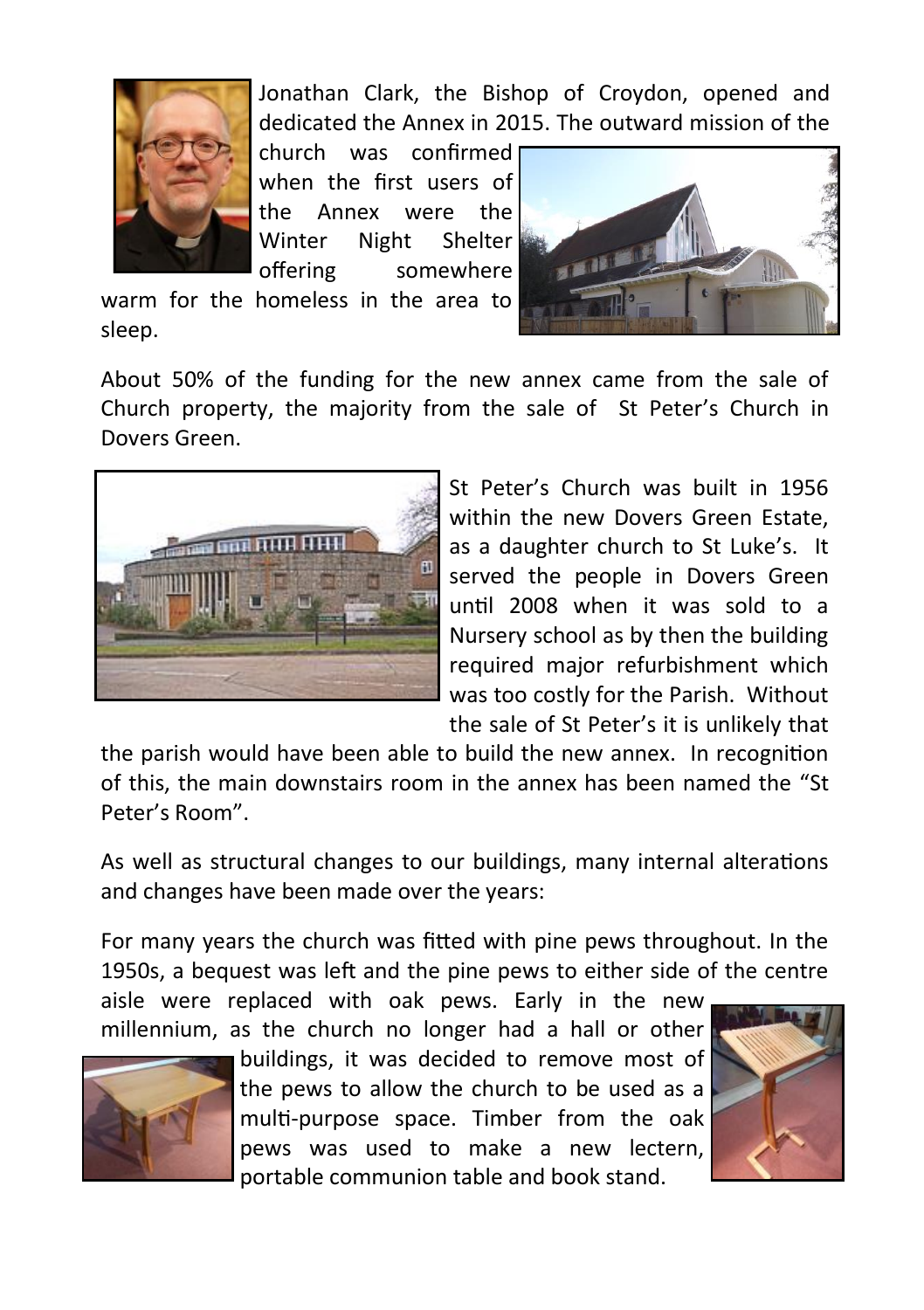In more recent years the sung worship at St Luke's has changed from a more traditional style with a robed choir to an evangelical and charismatic style led by a music group. In 2015, it was decided to remove the oak choir stalls which were installed in





1905. This allowed the

chancel to be opened up to provide a large open space at the front of the Church for leading worship in its current style.

The front of the chancel

has also seen many changes over time. The Communion Table is a replica of one in St John's Church in Ephesus, reputed to be the oldest Christian Church in the world. It is made of walnut with five inlaid olive crosses. This type of altar table is intended to be used without a frontal cloth.



Originally behind the communion table were slate tablets inscribed with the ten commandments but these were removed in 1906 when Lady Henry Somerset presented a new reredos to the church. The reredos was largely the work of her own hands with help and advice from Mrs Watts, the wife of



the celebrated Surrey artist, George Watts. The reredos was originally intended for one of the chapels in Hereford Cathedral. The cathedral of the diocese in which Eastnor Castle stands and the family seat which she inherited on the death of her father but later handed over to a cousin.

Isabel Caroline Somers Cocks was the daughter of the 3rd Earl of Somers and lived much of her life at Reigate Priory often attending church at St Luke's. In 1872 a shy 20 year old Isabel married Lord Henry Somerset. Unfortunately it would turn out to be an unhappy marriage and after a few years Isabel continued to live at Reigate Priory with her son while her husband lived in Italy.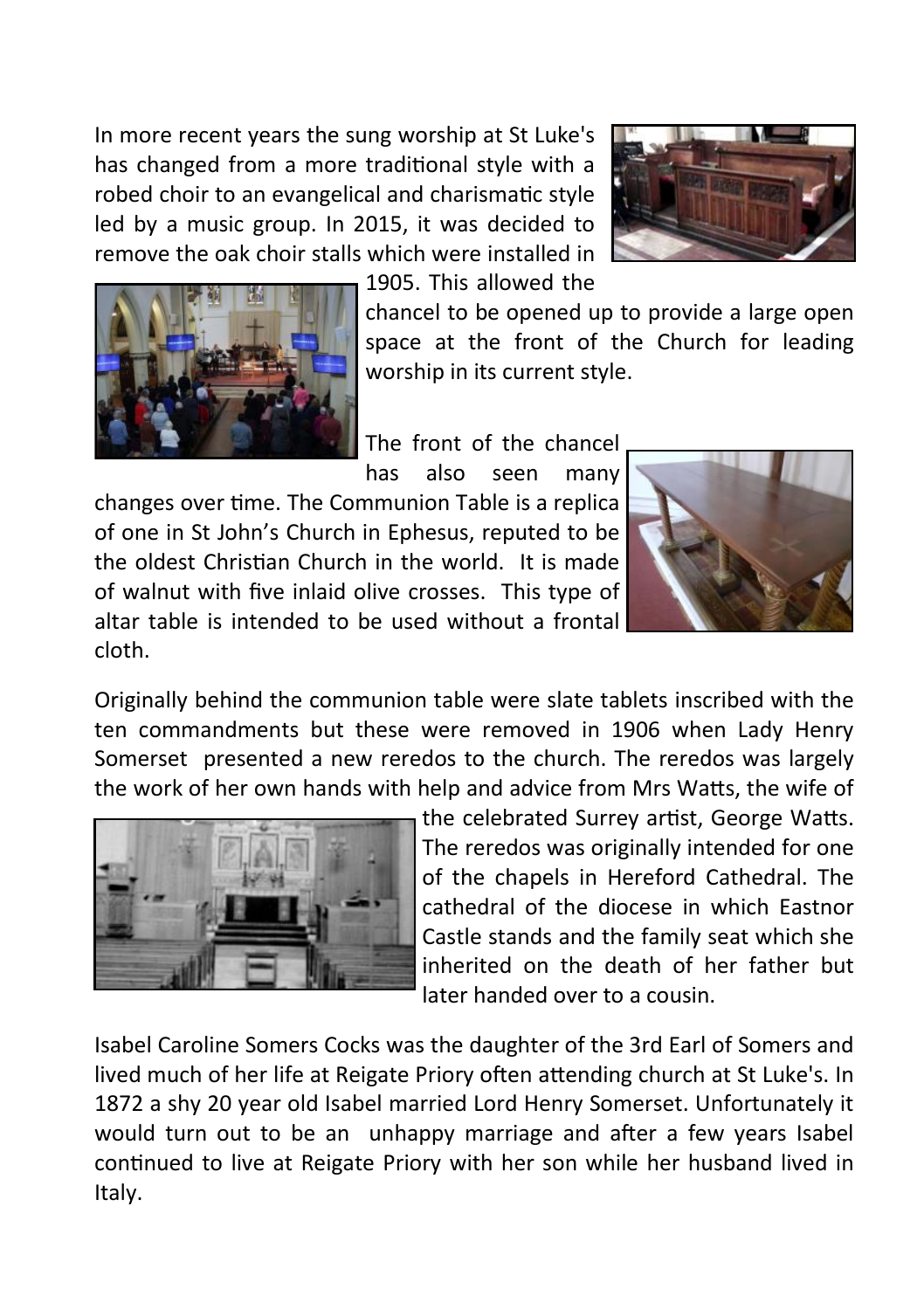

Lady Somerset was a prolific speaker and social reformer, especially in the temperance movement. She lobbied governments and politicians from all parties, addressed huge rallies and even went down the pits to talk to miners about God's love for them. Words were not enough for her though and she was passionate about action which made a real difference to the lives of real people. In 1895

she set up the Colony for Women Inebriates at Duxhurst, just south of Reigate, which was a model village intended to rehabilitate alcoholics.

In 1913, the readers of London Evening News voted Lady Henry as the woman they would most like as the first female prime minister of the United Kingdom.

#### **INSIDE THE CHURCH**

The pipe organ was presented by a Church warden in 1891 and was originally powered by hand-pumping the bellows. Hydraulic power was installed later in 1928. The organ is currently inoperative and an electric one is used when required. As part of the Annex build and church refurbishment the PCC agreed to keep



the pipe organ and in time investigate the cost of repair and restoration.

The Lady Chapel, to the south side of the chancel, had originally provided an area of reserved seating for the occupants and visitors to



Reigate Priory. Lady Katherine Somerset was the wife of Lady Henry's only son and they also made their home for many years at Reigate Priory and, with their three sons, worshipped at St Luke's church.

In 1921, the reserved seating was converted into a memorial chapel to

those that died in the First World War. The names of the church members who died in the war are inscribed on an oak tablet.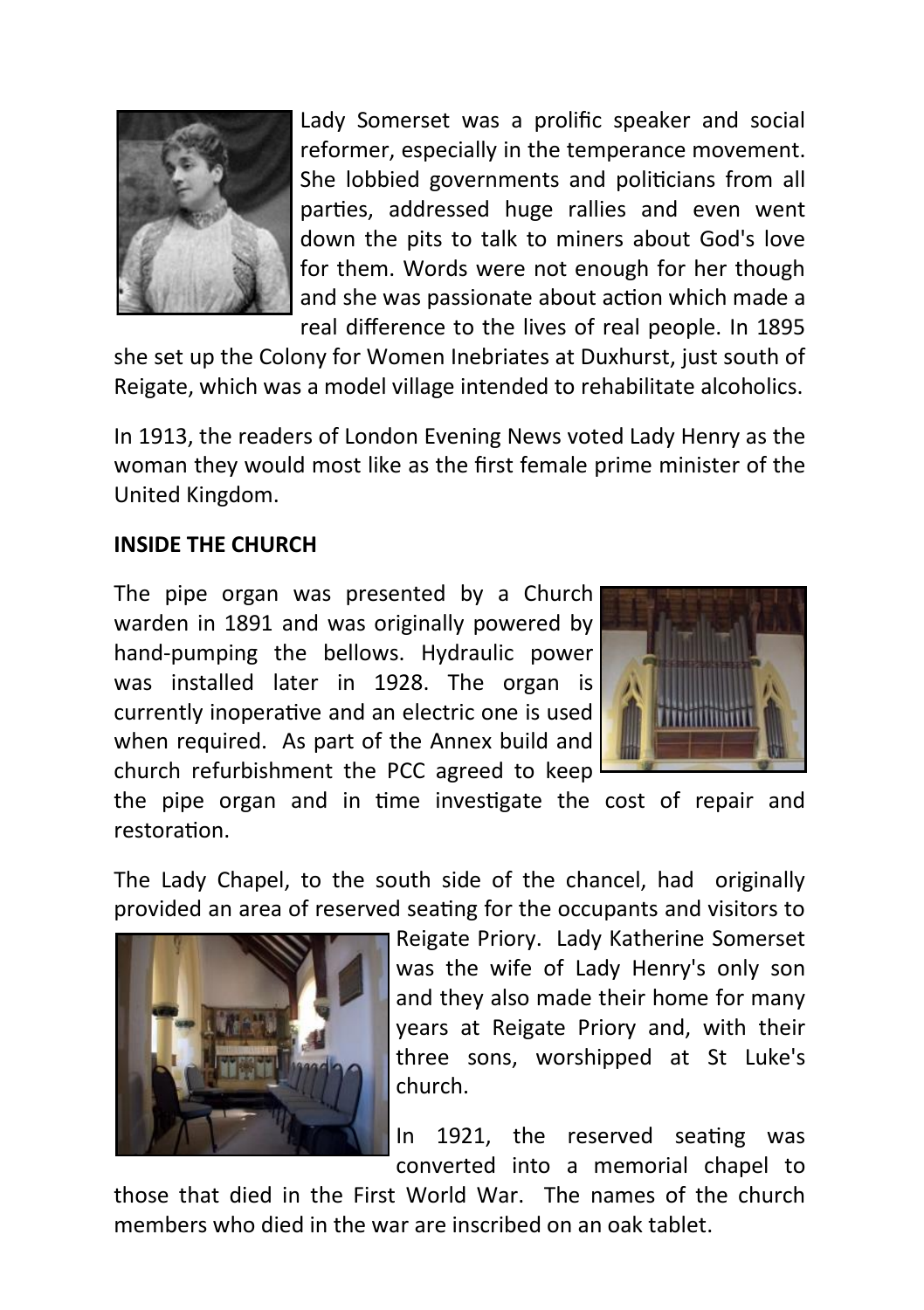A fuller list of all those from South Park who died in the World War is inscribed on the War Memorial situated on Church Road opposite the Church.





Within the memorial chapel is an altar

table and reredos which were given by Mr Mitchell in memory of his son, who died on the S.S. Arcadia when it was torpedoed in 1917. The Reredos was made by the Potters Art Guild of Compton under the supervision of Mrs Watts. It is made from a unique clay found in that area of Surrey which was coloured in a special manner adopted by the Guild.

For such a small chapel the Reredos and table situated on a raised platform are very large and dominate the chapel's space. When it was erected in 1921, a large window behind it was blocked up on the inside making the chapel quite dark. The reredos has now been lowered from its elevated position which has allowed the window behind it to be re-opened, flooding the chapel with more natural light.





The vestry door panels were painted by Miss Collier in 1908 with scenes depicting sick people on one side, the same people on the other side now healed, with our Lord the healer in the middle and St Luke beside him.

The reason for filling in the panels was

because a great part of the North aisle is out of sight of the Altar, and it was felt a substitution of pictures in place of the bare pitchpine would add colour and design to that part of the church, providing a devotional object for the eye to rest upon, so affording an outward aid to the worship of those sitting there.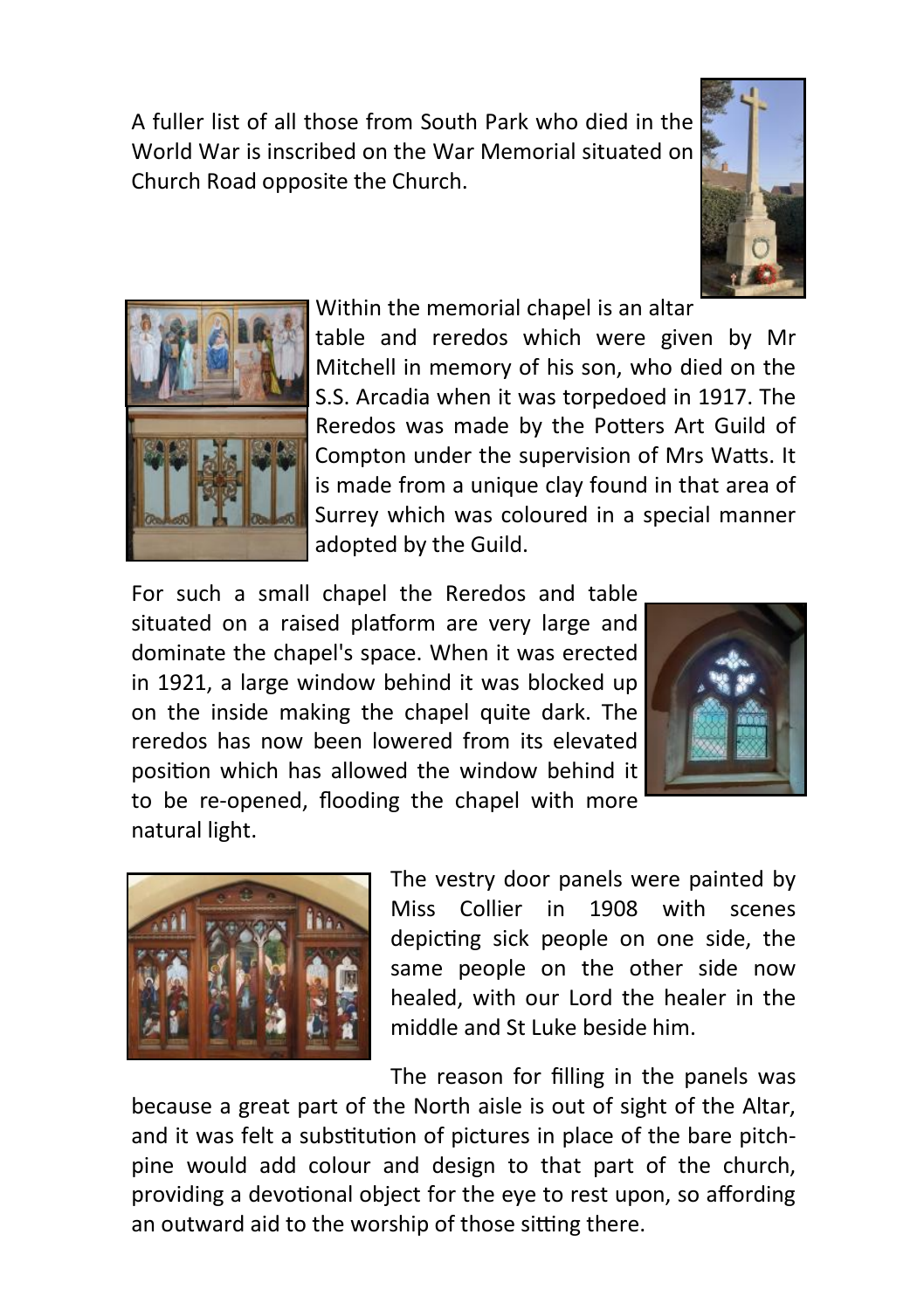

The font (for many years in the south west corner of the church) has been returned close to its original position. It was originally paid for by 221 of the children that attended the Sunday school in 1870. In its new position, it is easier to use within the main services as its previous location made it difficult for the congregation to see it in use.

#### **WINDOWS**

The church building has some beautiful stained glass windows. The six Lancet windows in the Chancel were placed there as a memorial to the Rev. William Hillis, the second vicar of St Luke's, who had moved from St Phillips Reigate in 1877.

The Chancel windows illustrate (from left to right)

- The Annunciation
- The Visit of the Magi
- The Cross
- The Resurrection
- Jesus' Baptism
- Jesus' Temptation





was given in memory of Rev.Arthur H.Murray, who was the fourth vicar of St Luke's, from 1890 to 1897 and who died whilst vicar in 1897 at the early age of 40.



Another window of particular mention is also on the South Aisle and given in memory of a parishioner in 1945. The window represents on the left subjects of the first chapters of St Luke's Gospel, and on the right St Luke seated and writing his Gospel.

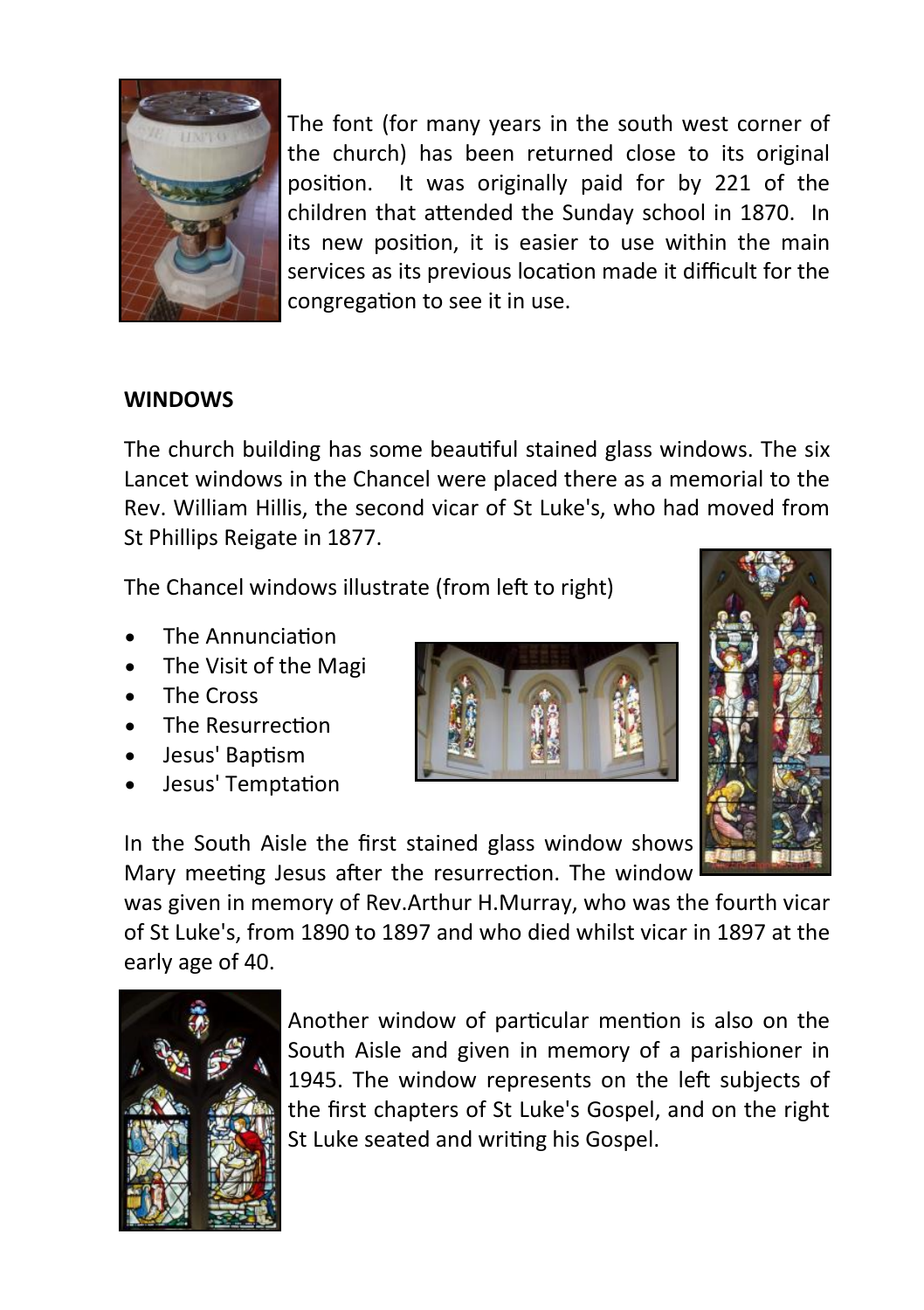In the Memorial Chapel, there is a small stained glass window given in memory of a choir boy. The inscription reads:

*"In memory of Edward Hewett who died on Good Friday 14 April 1876 aged 17. Inserted by his fellow Choristers and the Incumbent and Organist"*



## **ST LUKE'S TODAY**

In 1871 when it was formed the Parish had a population of 850 people which was rapidly expected to rise to 1000. Since that time there have been many changes to the area. Most of the farmland in the Parish has now become housing and of the numerous shops in South Park only one store remains - although the Woodhatch area of the Parish has a good number of local shops. The 2011 census showed that the Parish now has around 3000 homes with a population of almost 7500.

As previously mentioned the church buildings have been altered considerably over the last 150 years. We now have a very open, airy and bright building with meeting rooms, a kitchen and toilets, all things not included in the original build of 1871.

With the passing of the years and changes in the patterns of worship, we find ourselves today no longer so dependent on ecclesiastical architecture. Indeed, we may hardly cast a glance at what surrounds us. Yet our Church building remains to remind us of the worshippers we succeed.

The building stands as an offering to God and a silent and inspiring background to our modern prayers and praises.